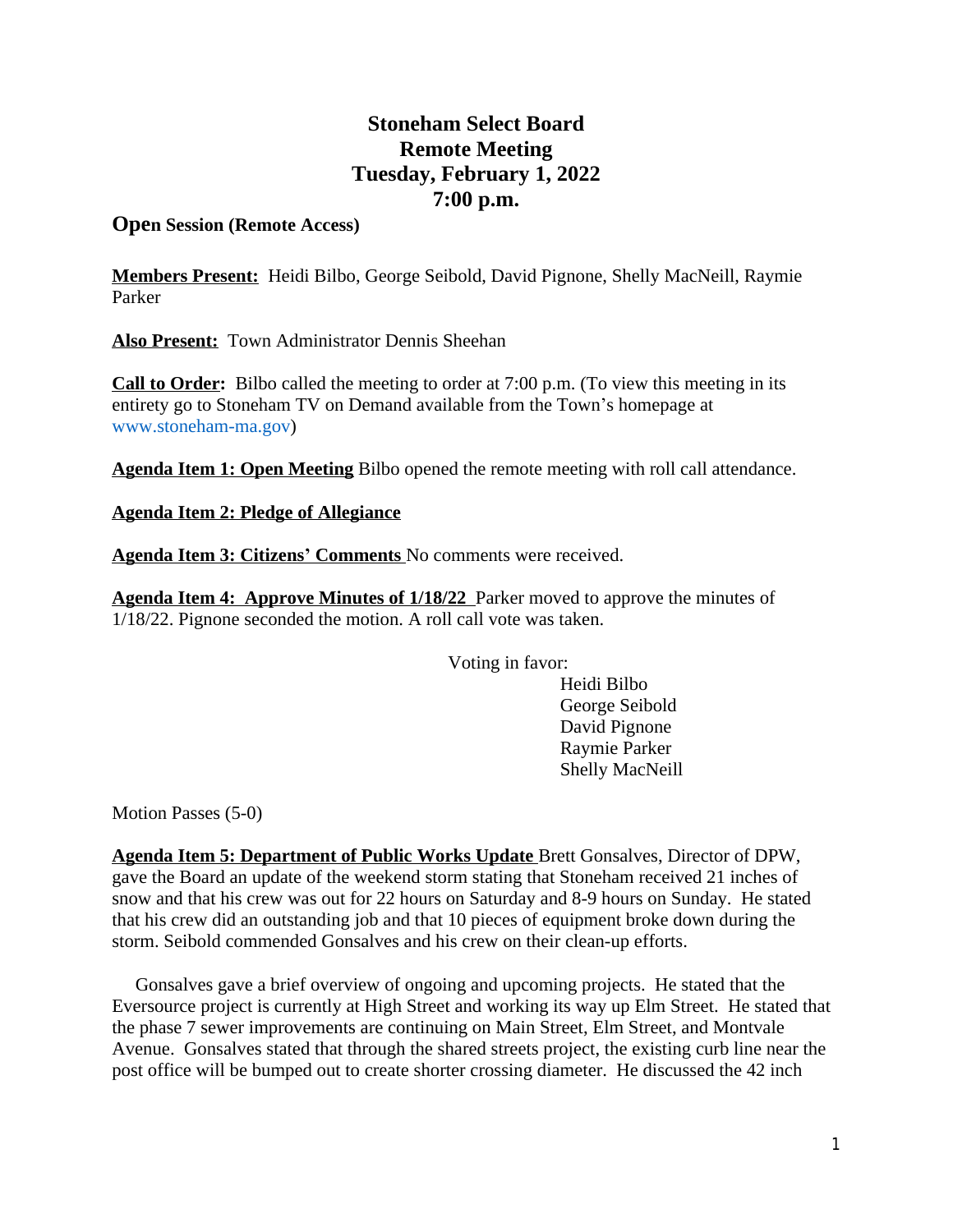water main cleaning and lining and the 12 inch water main replacement project. Gonsalves also discussed upcoming DOT projects.

**Agenda Item 6: Arena Update** Lou Chiulli, Arena Manager, stated that COVID protocols are still in place and only those 18 and older can use the locker rooms with adequate spacing. He stated that all high school hockey programs are back and ice times are fully booked through April. Chiulli stated that he anticipates the lower roof repairs to begin in April and, once completed, use of the concession stand will go out to bid. He stated that the solar panels are saving approximately \$1000/month is energy costs. Chiulli stated that the Arena made \$200,000 from 7/1-12/1 and he expects that number to increase.

 Pignone asked Chiulli the status of the Zamboni and the vending machines. Chiulli stated that in the last 2 years, the Zamboni has cost \$65,000 to repair and \$15,000 for a new battery. He stated that he has requested \$165,000 from the Capital Committee for the purchase of a new machine. Chiulli stated that he is working with Sheehan to figure out how to proceed with the vending machines.

 MacNeill asked how long it will take to order and receive delivery of a Zamboni and Chiulli replied that it would take about 13 months to receive delivery. Sheehan stated that the Capital Committee has been sensitive to the needs of the arena, replacing the ice, boards, roof over the last few years. Chiulli stated that he could look for sponsors and hold fundraising events if necessary. Parker stated that this type of purchase could be made with ARPA funds. Chiulli thanked his staff.

**Agenda Item 7: COVID 19 Update** Sheehan stated that the number of reported cases of COVID has dropped dramatically since the post-holiday spike. The state has created a digital vaccination card system. The COVID tests that were ordered by the Town should arrive by mid-February and a distribution plan will be developed.

**Agenda Item 8: Subcommittee Policy Review and Discussion** Bilbo stated that she questioned the appropriate make-up of subcommittees in relation to what the Board has been discussion. Sheehan stated that 2 members of the Board performing a task and reporting back to the Board is a subcommittee. He stated that 2 members of the Board can work with others to facilitate a task, but if there is a bigger task with other resident members, it may be creating a committee. MacNeill stated that policy 1.8 may need to be reworked to encompass that definition and that she would rework the language. She emphasized that all subcommittees needed to follow the open meeting law. Bilbo stated that she would like to discuss the edited language before doing a deeper review of the subcommittees that have been proposed.

**Agenda Item 9: High School Building Project Update** Sheehan reported that the High School Building Committee met last week and will be meeting next week. If you are interested in the interior and stylistic choices being made, Sheehan and Parker encouraged watching the most recent meetings.

**Agenda Item 10: Northeast Metropolitan Regional Vocational School** Bilbo reported that Stoneham overwhelmingly voted in favor of supporting the building of the new vocational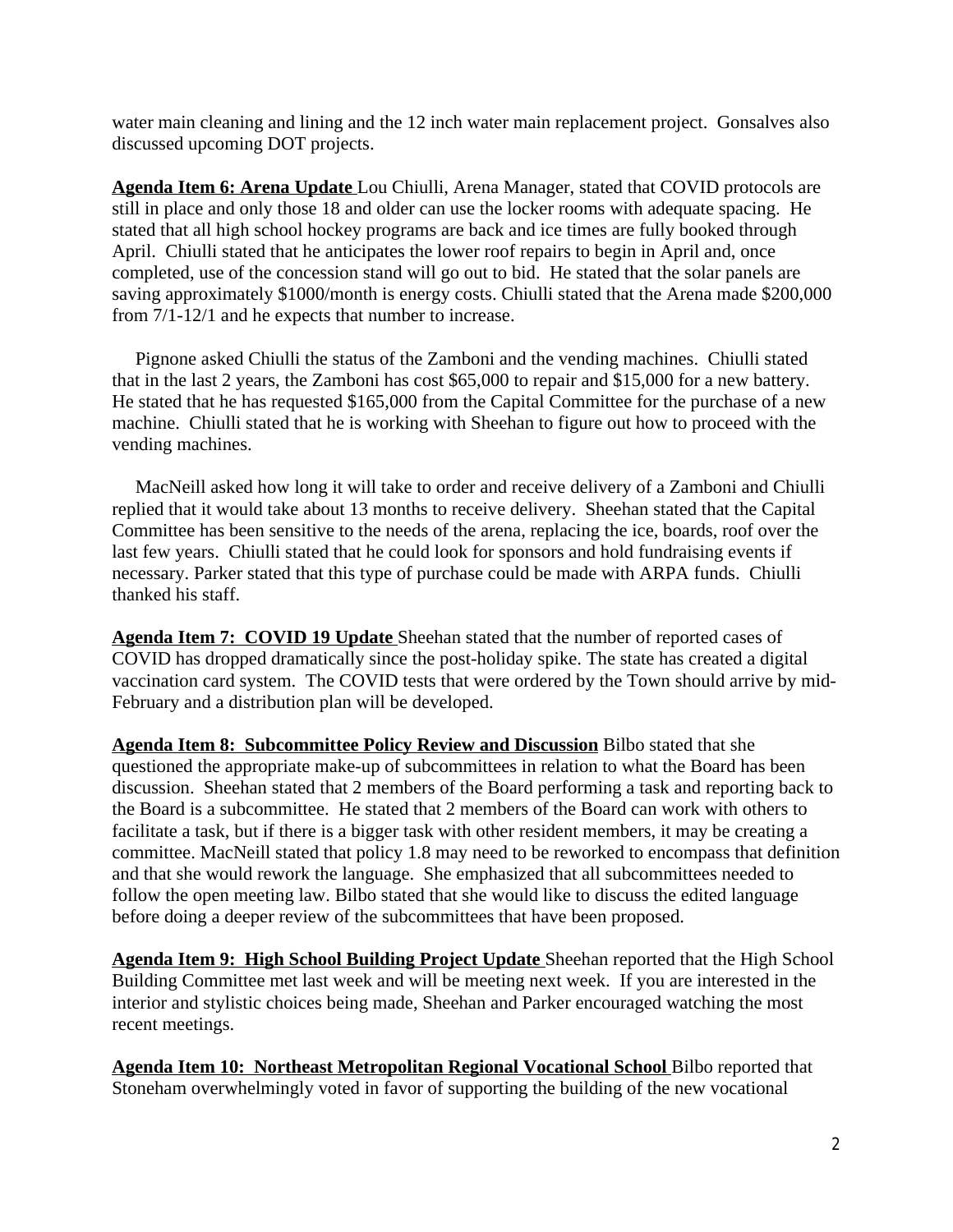school according to the results of last week's ballot. Sheehan stated that there was an overall 82% yes vote across the communities that voted.

**Agenda Item 11: ARPA – Update and Discussion** Sheehan stated that the ARPA survey is still available on the website and that residents, employees, and groups have been submitting concepts for possible funding. MacNeill stated that she would like to see a breakdown of the survey and then the Board can submit priorities. Pignone state that he would like to hear from the Capital Committee and the Finance and Advisory Board to assist the Board with categorizing and prioritizing projects. Bilbo stated that so much of what is on the list has no dollar amount attached to it and it is difficult to make decisions with limited information. Sheehan stated that the state and federal governments have ARPA funds to spend and his trying to prioritize and not duplicate efforts and expenditures. Parker stated that she would like items put into categories and to also complete small tasks that are put off. Bilbo stated that she would like the items that cannot be paid for as a capital purchase this year to be placed on the list. Sheehan requested that this agenda item become a standing agenda item for several meetings.

**Agenda Item 12: Common Victualler and Entertainment License: JK Stoneham d/b/a Kennedy's Café** Seibold moved to approve the common victualler license for Kennedy's Café. Parker seconded the motion. A roll call vote was taken.

Voting in favor:

Heidi Bilbo George Seibold David Pignone Raymie Parker Shelly MacNeill

Motion Passes (5-0)

**Agenda Item 13: Town Administrator's Report – Dennis Sheehan** Sheehan stated that the Town's Hazard Mitigation Plan has been approved by FEMA. He continued that we will be holding public meetings in February and March on the downtown redesign project.

**Agenda Item 14: Non-Deliberative Announcements and Scheduling** Parker noted that February is Black History Month and encouraged residents to learn more about Black history.

**Agenda Item 15: Adjourn Select Board** Seibold moved to adjourn. Parker seconded the motion. A roll call vote was taken.

Voting in favor:

Heidi Bilbo George Seibold David Pignone Raymie Parker Shelly MacNeill